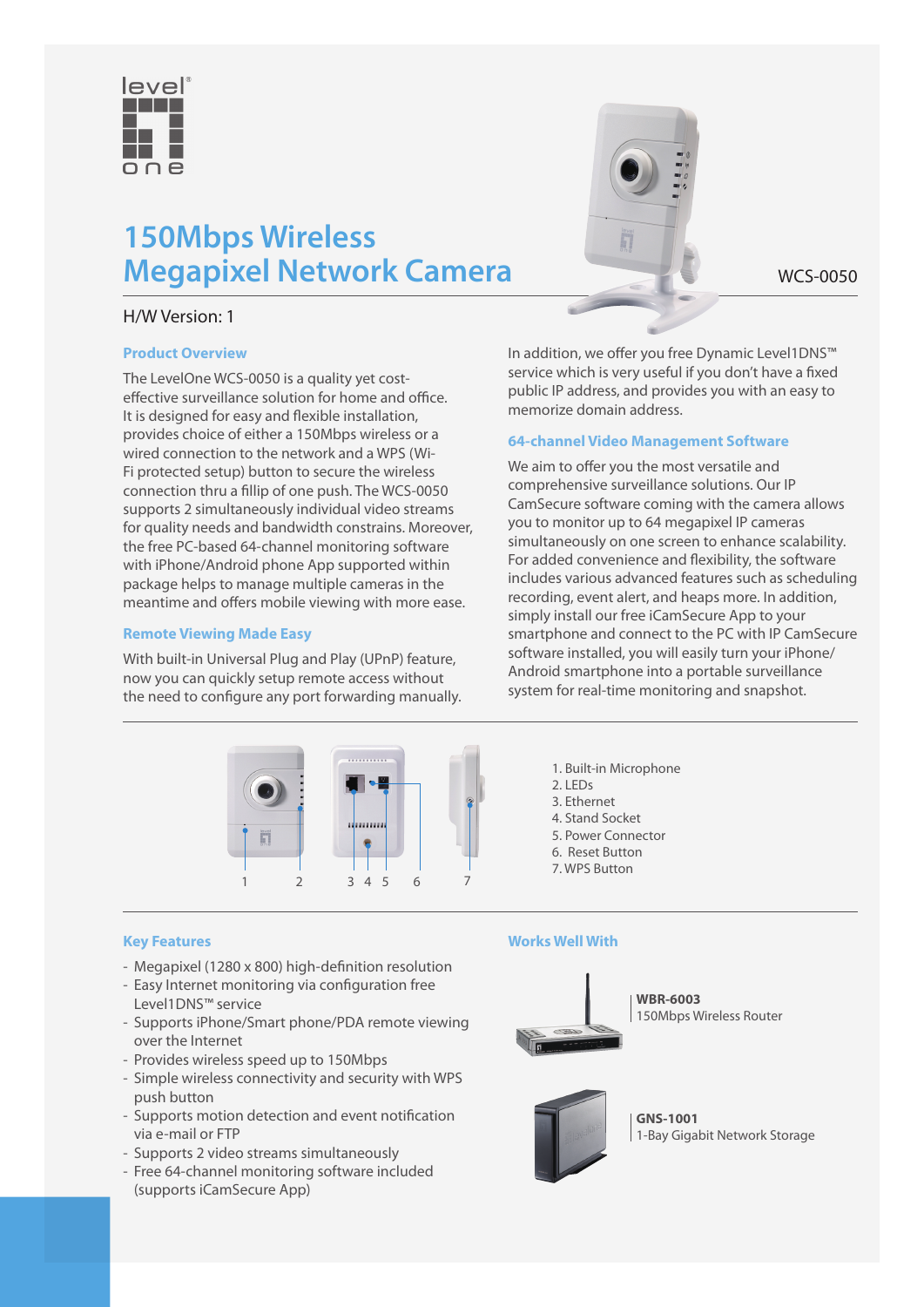#### **Technical Specification**

#### **Image Sensor**

Sensor Type : 1/4" megapixel CMOS Sensor Sensor Resolution : 1280 x 800 pixel Minimum Illumination : 1 Lux (without LED)

#### **Lens**

Lens Type: Board Lens Focal Length: f=3.6mm/F=2.3 View Angle: H: 55.7°, V: 36.5°

#### **Video**

Image Compression: H.264 / MPEG4 / MJPEG Auto Exposure Control / Auto White Balance / Auto Gain Control

#### **Video Record**

Store to PC: .asf

#### **Image Resolution and Frame Rate**

1280 x 800: 15fps

#### 640 x 400: 30fps

**Audio**

Audio Streaming: one-way audio Built-in MIC Audio Code: G.711/AMR

**Zoom**

Digital Zoom: 4x

#### **Communication**

Ethernet: one 10/100Mbps RJ-45 Supported Protocols: TCP/IP, UDP, ICMP,DHCP, NTP, DNS, DDNS, SMTP, FTP, HTTP,Samba, PPPoE, UPnP, Bonjour, RTP, RTSP,RTCP

# **Wireless Data Transfer Rate**

802.11n 2.0: 6.5~72.2/13.5~150Mbps (20/40 MHz) 802.11g: 54 ~ 6 Mbps

#### 802.11b:  $11 \sim 1$  Mbps **Wireless Security**

WEP 64/128-bit Web share key encryption WPA, WPA2,128-bit TKIP/AES encryption

Wi-Fi Protect Setup (WPS) Push Button Support

# **Number of Channels**

 $Ch.1 \sim 11$  USA  $Ch.1 \sim 13 EU$ 

# **Operating Frequency** 2.412 ~ 2.472GHz **Antenna** Build-in 2dBi chip antenna **Standard Compliant** IEEE 802.11n , IEEE 802.11g, IEEE 802.11b, IEEE 802.11i, IEEE 802.11e, IEEE 802.3, IEEE 802.3u **Hardware** Flash ROM: 16MB RAM: 64MB DDR **Interface & Buttons** DC Power Connector Ethernet Cable Connector Reset Button WPS Button **LEDs** Power/Wireless/Ethernet states/ WPS **Power** Output: DC12V / 1 A (Power Adapter) **Power consumption** Max Power Consumption:4.5W **Environment** Operating Temperature:  $0^{\circ}$ C ~ 40 $^{\circ}$ C (32 $^{\circ}$ F ~104 $^{\circ}$ F) Operating Humidity: 10% ~ 80% **Dimension (L x W x H)** 29mm X 70mm X 105mm **Weight** Net 95g **Software** Free 64 channel monitoring software included (supports iCamSecure App) **Viewing System Requirement** OS: Microsoft Windows 2000/XP/Vista/7 Browser: IE 6.x or above 3GPP Player: Real Player 10.5 , Quick Time 6.5 or above **Certification**

# FCC,CE